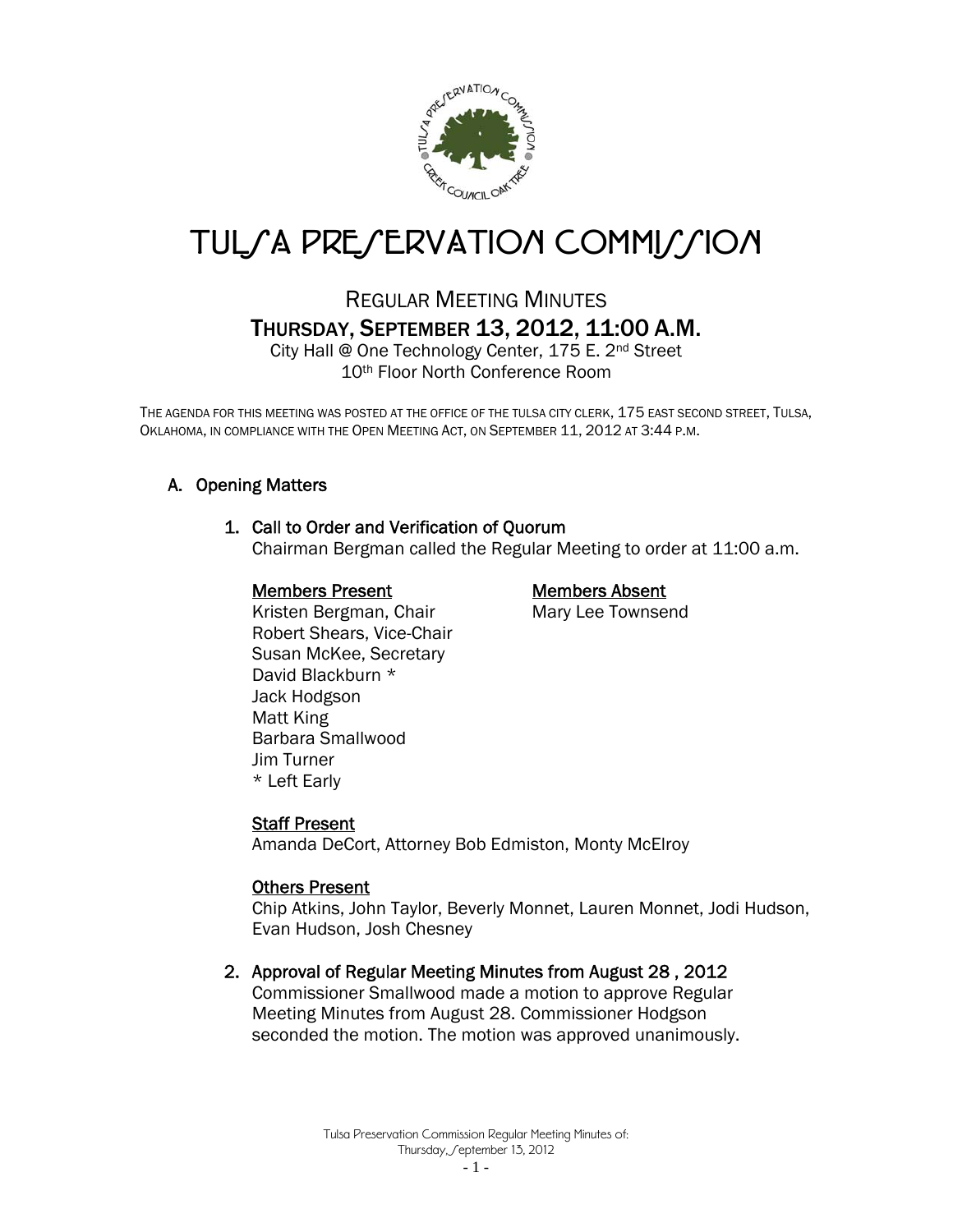# Vote: Regular Meeting Minutes from August 28, 2012

| In Favor   | <b>Opposed</b> | <b>Abstaining</b> | <b>Not Present</b> |
|------------|----------------|-------------------|--------------------|
| 1. Bergman | <b>None</b>    | None              | None               |
| ---        |                |                   |                    |

2. Blackburn

3. Hodgson

4. King

- 5. McKee
- 6. Shears
- 7. Smallwood
- 8. Turner

# 3. Disclosure of Conflicts of Interest

 Commissioner Turner indicated he had a conflict of interest with Actionable Item #B.3 on the Agenda and would recuse himself when the item came up for discussion.

# B. Actionable Items

1. COA-12-034 / 1132 E. 20<sup>th</sup> Street (North Maple Ridge)

Applicant: Beverly Monnet

COA Subcommittee Review Date: None

Request:

Replace existing tiles on front porch with new travertine tiles.

Monty McElroy presented Ms. Monnet's Certificate of Appropriateness application to the Commission and read the applicable guidelines for this district. Ms. Monnet was present to answer questions.

Commissioner Turner made a motion to approve the application. Commissioner King seconded the motion. Chairman Bergman asked for a vote on the motion.

**Not Present** 

| Vote: 1132 E. 20th Street |         |                   |        |
|---------------------------|---------|-------------------|--------|
| In Favor                  | Opposed | <b>Abstaining</b> | Not Pi |
| 1. Bergman                | None    | None              | None   |
| 2. Blackburn              |         |                   |        |
| 3. Hodgson                |         |                   |        |
| 4. King                   |         |                   |        |
| 5. McKee                  |         |                   |        |
| 6. Shears                 |         |                   |        |
| 7. Smallwood              |         |                   |        |
| 8. Turner                 |         |                   |        |

The motion was Approved Unanimously. Guidelines cited: 1.0.1, 1.4.1, 1.4.2.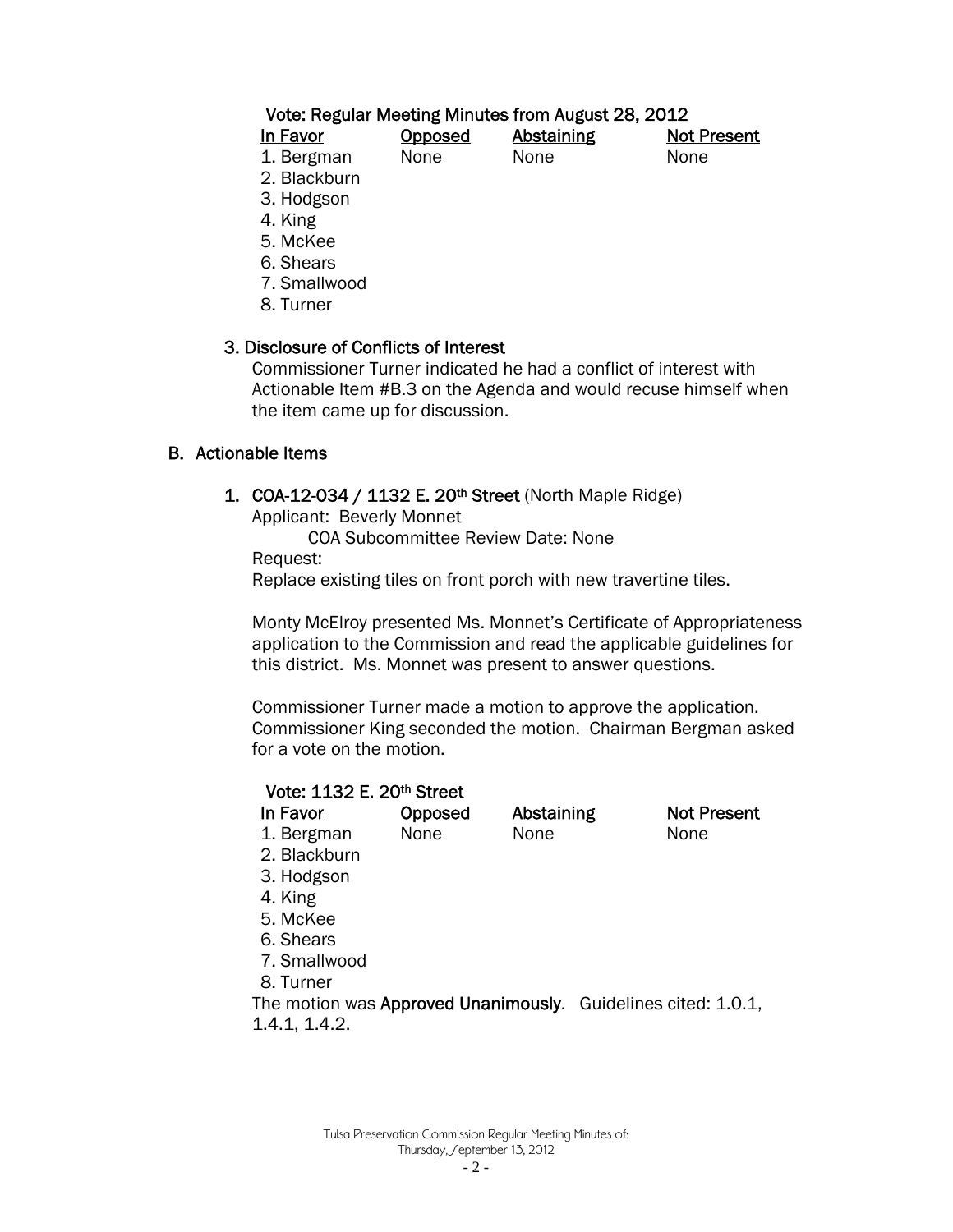# 2. COA-12-035 / 1145 N. Denver Avenue (Brady Heights)

Applicant: John Taylor

COA Subcommittee Review Date: None

Request:

- 1. Replace entire roof (with exception of barrel roof) with simulated slate asphalt composition shingles, including two small portions of slate roof flanking front dormer.
- 2. Replace asphalt composition shingles on barrel roof of front entry portico with copper material.

Monty McElroy presented Mr. Taylor's Certificate of Appropriateness application to the Commission and read the applicable guidelines for this district. Mr. Taylor was present to answer questions.

Commissioner King made a motion to approve Item #1 of the application. Commissioner Hodgson seconded the motion. Chairman Bergman asked for a vote on the motion.

# Vote: 1145 N. Denver Avenue, Item #1

| In Favor     | <b>Opposed</b> | Abstaining | <b>Not Present</b> |
|--------------|----------------|------------|--------------------|
| 1. Bergman   | <b>None</b>    | None       | None               |
| 2. Blackburn |                |            |                    |
| 2 Haddean    |                |            |                    |

- 3. Hodgson
- 4. King
- 5. McKee
- 6. Shears
- 7. Smallwood

8. Turner

The motion was Approved Unanimously. Guidelines cited: Roof, Preferred Option 1. & 2., Second Option, 1. & 2.

Commissioner Turner made a motion to approve Item #2 of the application. Commissioner King seconded the motion. Chairman Bergman asked for a vote on the motion.

#### Vote: 1145 N. Denver Avenue, Item #2

| In Favor                                         | Opposed | Abstaining                                                   | <b>Not Present</b> |
|--------------------------------------------------|---------|--------------------------------------------------------------|--------------------|
| 1. Bergman                                       | None    | None                                                         | None               |
| 2. Blackburn                                     |         |                                                              |                    |
| 3. Hodgson                                       |         |                                                              |                    |
| 4. King                                          |         |                                                              |                    |
| 5. McKee                                         |         |                                                              |                    |
| 6. Shears                                        |         |                                                              |                    |
| 7. Smallwood                                     |         |                                                              |                    |
| 8. Turner                                        |         |                                                              |                    |
|                                                  |         | The motion was Approved Unanimously. Guidelines cited: Roof, |                    |
| Preferred Option 1. & 2., Second Option, 1. & 2. |         |                                                              |                    |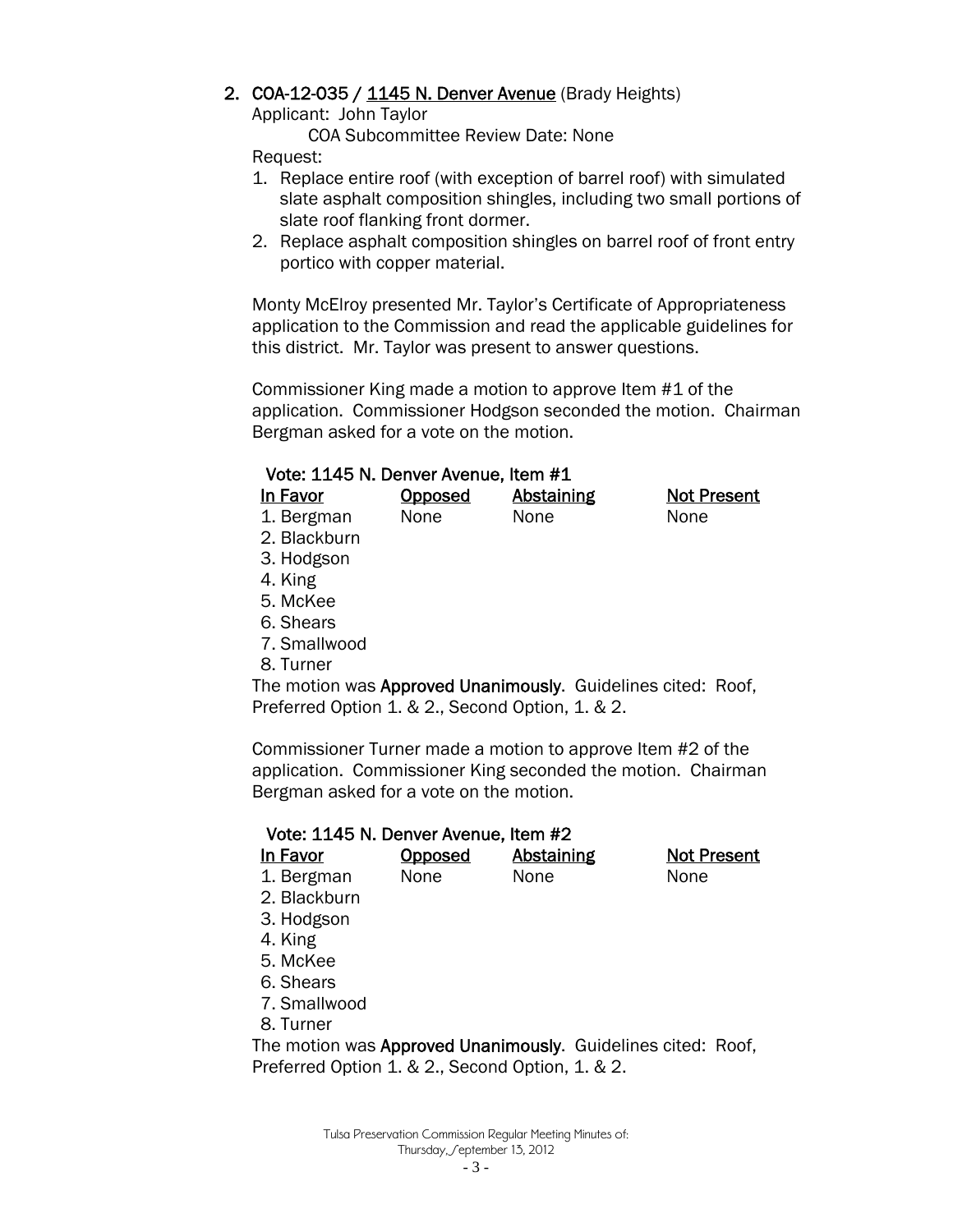# 3. COA-12-036 / 1623 S. Rockford Avenue (Swan Lake)

Applicant: Jason Mills

COA Subcommittee Review Dates: August 21 and September 6. Request:

Construct new single-family house on lot according to plans submitted.

Commissioner Turner recused himself and left the room.

Monty McElroy presented Mr. Mills' Certificate of Appropriateness application to the Commission and read the applicable guidelines for this district. Mr. Mills was unable to attend; however, Mr. Chesney was present to answer questions on behalf of Mr. Mills.

Commissioner Shears offered comments from the COA Subcommittee Report. The Subcommittee found the application to be complete and recommended approval. The COA Subcommittee voted 7-0-0 to recommend approval.

Commissioners discussed details of the proposed new construction including porch rails, front windows, ribbon driveway and placement of mechanical and electrical units.

Commissioner Shears made a motion to approve the application. Commissioner Blackburn seconded the motion. Chairman Bergman asked for a vote on the motion.

| Vote: 1623 S. Rockford Avenue |  |  |
|-------------------------------|--|--|
|-------------------------------|--|--|

In Favor **Opposed** Abstaining Not Present 1. Bergman 1. McKee None 1. Turner

- 2. Blackburn
- 3. Hodgson
- 4. King
- 5. Shears
- 6. Smallwood

The motion was Approved by Majority of Commissioners present and voting. Guidelines cited: C1.0.1, C1.0.2, C1.0.3; C1.1.1, C1.1.2, C1.1.4; C1.2.1; C1.3.1, C1.3.2.

# C. Reports

# 1. Staff Report

Amanda DeCort gave an update on Barnard Elementary:

- Three firemen are still hospitalized and will hopefully be released this weekend to recover at home.
- Investigators from the Bureau of Alcohol Tobacco and Firearms have finished collecting evidence from the site.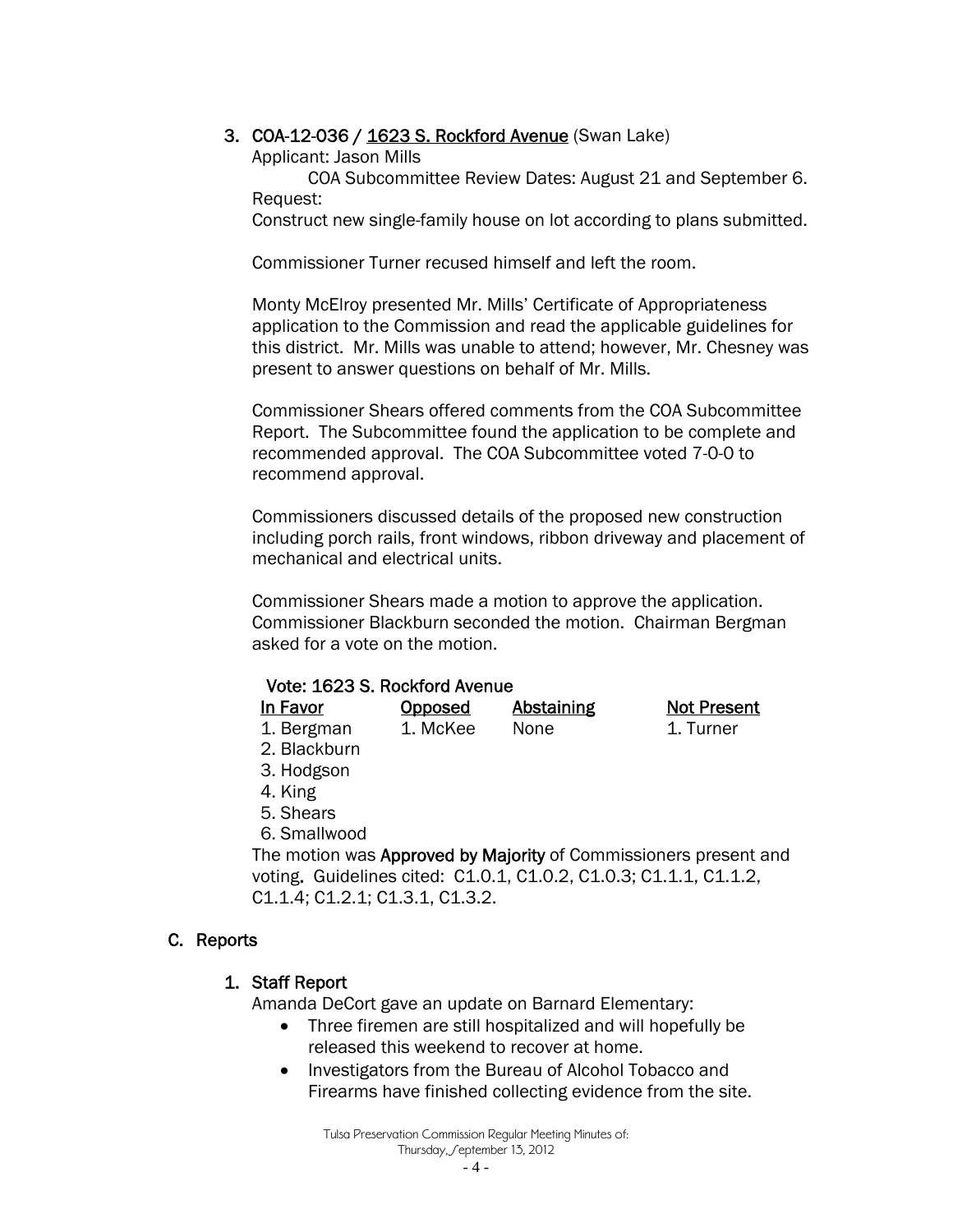- The ATF is currently collaborating with Tulsa Fire Department on a determination of what caused the fire.
- The report should be ready this afternoon or tomorrow.
- Tulsa Historical Society is in contact with Tulsa Public Schools about keeping some of the historic stonework if the building is demolished. TPS will also try to save the stone arch entryway.
- Bob LaBass from TPS is also going to keep us informed on what TPS Board might consider, but until the report is released no decisions will be made. Any decisions will have to go before the School Board. The TPC will of course review any demolition or new construction that will occur on the site.

Ms. DeCort mentioned she will travel to Spokane, WA from Oct. 29-Nov. 4, 2012 for the National Preservation Conference. In addition to the National Preservation Conference, she will attend a two-day intensive training course on Section 106 in Spokane.

She also reported on the FY12 Contract with the State Historic Preservation Office:

- National Register nomination for Bethlehem Steel aka Oklahoma Ironworks building – part of Evans Fintube.
- National Register District nomination for Red Fork commercial district.
- National Register District nomination for the Tulsa Garden Center, the Arboretum, the Rose Garden, and Woodward Park.
- One additional National Register nomination in consultation with SHPO – hopefully for Reservoir Hill.
- One two-day window workshop with Bob Yapp.
- Travel & Training.
- The Historic Resource Guide will not be printed, instead additional information from the resource guide will be incorporated into the Tulsa Preservation Commission's website. The book is expensive to print and difficult to keep up to date.

#### 2. Chair Report

Chairman Bergman mentioned the training on the new Unified Design Guidelines for staff and Commissioners to be held at 3:30 pm on September 18 at City Hall.

She asked Bob Edmiston to give an update on the Tulsa Club. Mr. Edmiston reported that the City has retained counsel in Reno, Nevada to represent its interests in the bankruptcy filed August 27, 2012 by Shamrock Asset Holdings, LLC, the entity to which Mr. Morony